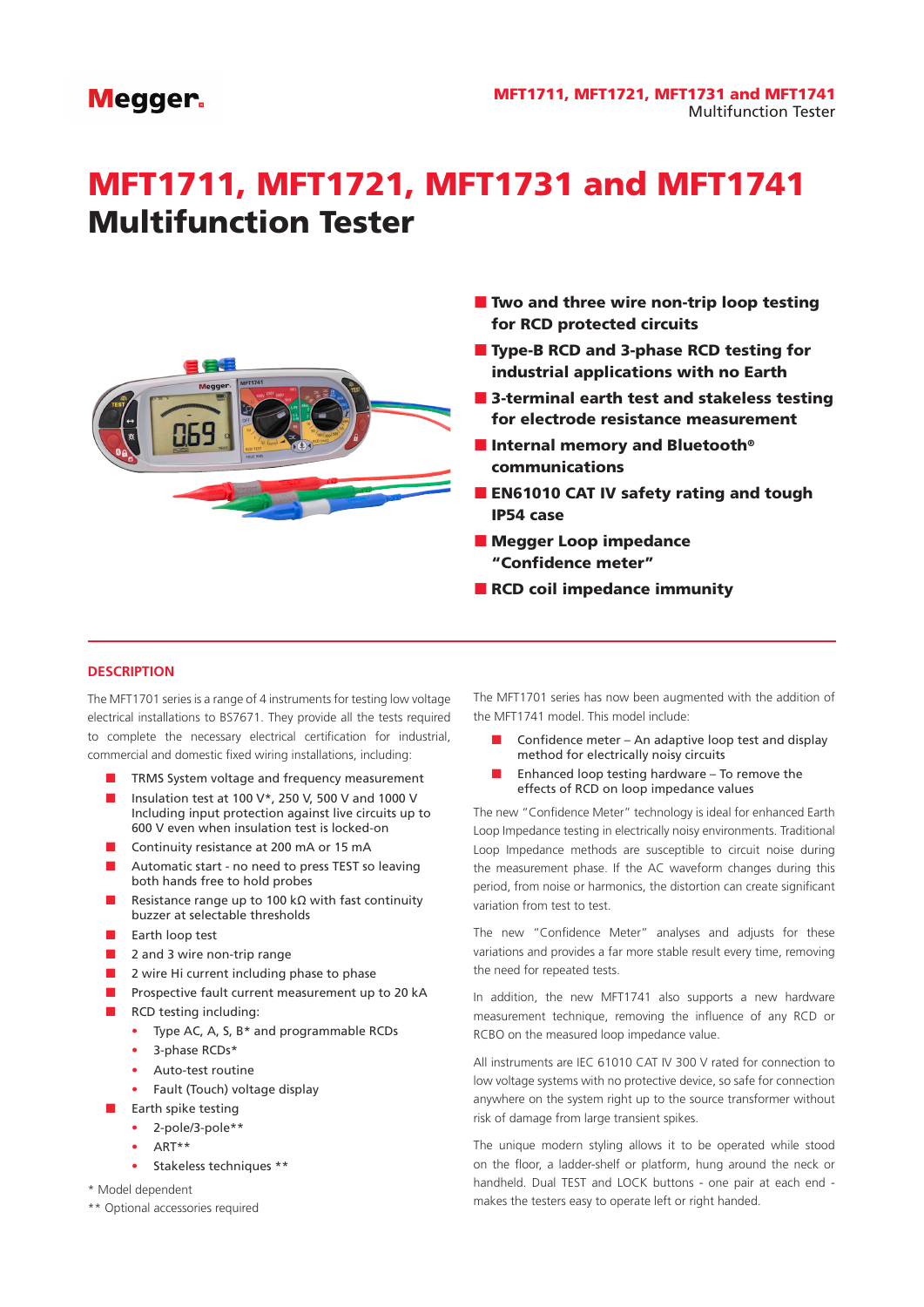# **Megger**

# MFT1711, MFT1721, MFT1731 and MFT1741 Multifunction Tester

Quick to pick up and use, the controls are colour coded to make range selection easy and fast. They also reduce the chance of using the wrong function or range. The large crystal clear backlit display uses the patented Megger digital/analogue arc, providing indication of fluctuating readings while the dual digital readout shows precise values of key measurements simultaneously with the test parameters, such as the output voltage on insulation testing as well as the resistance value in MΩ.

Visible and audible safety warnings are paramount when testing high-energy systems and the MFT1701 series includes full input protection and safety warnings when a hazardous voltage is present. If live voltages exist on a circuit during insulation or continuity testing, the voltage is displayed on the screen. If this voltage exceeds a safe level, further testing is inhibited and a warning beep sounds.

The MFT1731 features internally rechargeable batteries and charger with a charge time of less than 4 hrs, so reducing the cost of ownership.

Fully compliant with all requirements of IEC 60364 derived standards including VDE 0100 and BS 7671, the new MFT includes all the latest measurement technology in a light-weight compact design, fully protected and usable on single phase and 3 phase installations.

Key measurement functions include two and three wire non-trip loop test technology for fast repeatable results, comprehensive testing of RCDs including type B, and integrated 3-terminal and stakeless clamp techniques for earth electrode testing.

The MFT1731 and MFT1741 includes built in memory and Bluetooth® communications for downloading test results using Megger Download Manager (supplied).

The new MFT1701 series has been designed for tough environments and ultimate reliability. Features include a rubber over mould for extra protection and grip, IP54 protection against dust and water and an EN61010 CAT IV safety rating. Its class leading input protection ensures the MFT can withstand accidental misuse and voltage transients when other testers can't.

All this in an intuitive and easy to use instrument with no hidden menus or complicated screens. Tests are easily selected using the colour coded rotary switches with results clearly displayed on the high contrast, dual measurement, backlit display.

Included with the instrument: standard 3-wire leadset and a mains test lead, a switched probe for fast and easy testing\*, a full 12-month calibration certificate and warranty upgradeable to 3 years. The MFT1711 and MFT1721 are supplied in a robust moulded case, and the MFT1731 and MFT1741 is supplied in a large soft pouch with plenty of additional space for optional extras like a few tools and the earth electrode test kit, comprising 2 spikes and 3 long test leads.

\* model dependant

\*\* requires optional accessory

## **PRODUCT SELECTION CHART**

| <b>Insulation ranges</b>                            |                   |    |    |    |
|-----------------------------------------------------|-------------------|----|----|----|
| 100 V                                               |                   | ٠  | п  | п  |
| 250 V, 500 V                                        | a,                | ٠  | ٠  | ٠  |
| 1000 V                                              | ٠                 | ٠  | ш  | ٠  |
| Test voltage display                                | ٠                 | ш  | ш  | ٠  |
| Adjustable buzzer threshold                         |                   | a, | ù, | a, |
| <b>Continuity and resistance ranges</b>             |                   |    |    |    |
| 200 mA test                                         | ٠                 | a, | ×  | ٠  |
| 15 mA test                                          |                   | ٠  | a, | ٠  |
| Adjustable buzzer threshold                         | L,                | ٠  | ٠  | ٠  |
| <b>Loop testing</b>                                 |                   |    |    |    |
| 2 and 3 wire non-tripping L-PE<br>$50 V \sim 280 V$ | ٠                 | ٠  | ٠  | п  |
| 2 wire Hi current L-N 50 V ~ 280 V                  | ٠                 | ×  | ×  | ٥  |
| 2 wire phase to phase L-L<br>$50 V \sim 500 V$      |                   |    | п  |    |
| PSCC and PFC (20 kA max.)                           | a,                | ٠  | ш  | E  |
| Max. Zs display                                     | ٠                 | ٠  | ٠  | ٠  |
| $R1 + R2$ value                                     |                   | ٠  |    |    |
| Touch voltage display on faulty earth               | ٠                 | п  | п  | п  |
| <b>Earth electrode test</b>                         |                   |    |    |    |
| 2 and 3 pole **                                     |                   |    | ×  | ш  |
| 3 pole ART and Stakeless method **                  |                   |    | ш  | ٠  |
| <b>RCD tests</b>                                    |                   |    |    |    |
| 1/2, 1, 5 x I and ramp RCD test                     | ٠                 | ٠  | ш  | ٠  |
| Auto RCD test                                       | ٠                 | ٠  | ш  | п  |
| Type AC, A and S RCDs                               | a,                | a, | ٠  | ٠  |
| Type B (pure DC) RCDs                               |                   | п  | L, | п  |
| Programmable RCD                                    | ×                 | ٠  | ×  | ٠  |
| 3-phase RCD (no earth)                              |                   | ×  | u, | ×  |
| 30, 100, 300 and 500 mA RCD                         |                   |    | п  |    |
| 10 mA and 1000 mA RCD                               | 10 <sub>m</sub> A |    |    | Ľ, |
| <b>Other features</b>                               |                   |    |    |    |
| Supply measurement                                  | ٠                 | ٠  | ٠  | ٠  |
| True RMS                                            | ٠                 | ш  | a, | ш  |
| Leakage current measurement **                      |                   | ٠  | u, | ٠  |
| Phase rotation                                      |                   | ٠  | ٠  | ٠  |
| Calibration certificate                             | ٠                 | ш  | a, | ш  |
| Rechargeable batteries                              |                   |    | ٠  | ٠  |
| (charger included)                                  |                   |    |    |    |
| SP5 Switched probe included                         |                   | ٠  | ш  | ٠  |
| Warranty upgradeable to 3 years FREE                | ٠                 | ٠  | п  | ٠  |
| On board memory with Bluetooth®<br>download         |                   |    | п  | п  |
| CAT IV 300 V / CATIII 600 V                         | ٠                 | ٠  | ٠  | ш  |
| Hard moulded case                                   | ٠                 | ٠  |    |    |
| Soft pouch with additional storage                  |                   |    | ٠  | ٠  |
| Confidence meter noise reduction                    |                   |    |    | ٠  |
| New hardware loop test platform                     |                   |    |    | ٠  |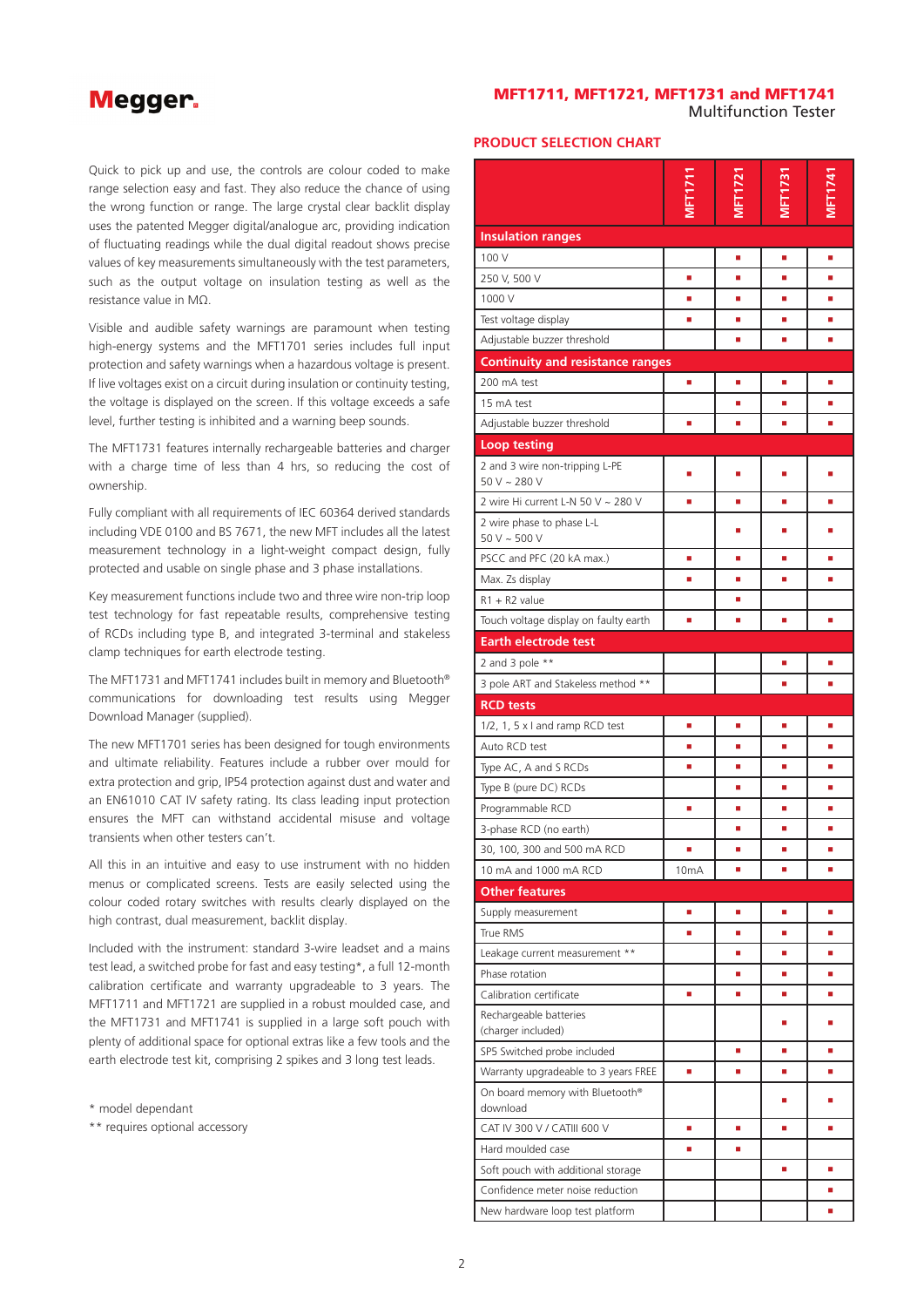# **Megger**

# MFT1711, MFT1721, MFT1731 and MFT1741 Multifunction Tester

### **SPECFICATIONS**

### **Insulation test**

| Output voltage        | -0% +20% at rated load or less                      |
|-----------------------|-----------------------------------------------------|
| Voltage display       | $\pm$ 3% $\pm$ 3 digits $\pm$ 0.5% of rated voltage |
| Short circuit current | 1.5 mA nominal test current                         |
| Test current on load  | 1 mA at min pass values of insulation               |

#### **Insulation accuracy**

| $10 k\Omega \sim 999 M\Omega$ | $\pm 3\%$ $\pm 2$ digits |
|-------------------------------|--------------------------|
| $10 kQ \sim 500 MQ$           | $±3\% ±2$ digits         |
| $>500$ M $\Omega$             | $±10\% ±4$ digits        |
| $10 kQ \approx 250 MQ$        | $±3\% ±2$ digits         |
| $>250$ MO                     | $±10\% ±4$ digits        |
| $10 kQ \sim 100 MQ$           | $±3\% ±2$ digits         |
| $>100$ M $\Omega$             | $±10\% ±4$ digits        |
|                               |                          |

## **Resistance and continuity**

|                      | $0.010 - 9990$                                                                      | $\pm 2\%$ $\pm 2$ digits |
|----------------------|-------------------------------------------------------------------------------------|--------------------------|
|                      | $100 \Omega \sim 99.9 \text{ k}\Omega$                                              | $±5\% ±2$ digits         |
| Open circuit voltage | 5V±1V                                                                               |                          |
| Test current         | $(0 \Omega \sim 2 \Omega)$<br>$205 \text{ mA} \pm 5 \text{ mA}$<br>15 mA $\pm$ 5 mA |                          |
|                      | (user selectable)                                                                   |                          |

# **Loop test**

| Live to earth/neutral supply      |                                            |
|-----------------------------------|--------------------------------------------|
|                                   | 48 V ~ 280 V (45 Hz ~ 65 Hz)               |
| Live to live supply (not MFT1711) |                                            |
|                                   | 48 V ~ 500 V <sup>++</sup> (45 Hz ~ 65 Hz) |

# L-E tests †

| $0.1 \Omega \sim 39.9 \Omega$  | $\pm 5\%$ $\pm 5$ digits $\pm$ noise margin |
|--------------------------------|---------------------------------------------|
| $40.0 \Omega \sim 1000 \Omega$ | $±10\% ±5$ digits                           |

Display range 0.01  $\Omega \sim 1000 \Omega$ Live to earth PFC range 20 kA Live to live PSCC range 20 kA

L-N/L-L tests  $\pm 5\% \pm 5$  digits

† Reference conditions apply  $*$ <sup>++</sup> MFT1711 280 V For test environments see service data

# **RCD tests**

Supply up to 100 mA  $48$  V ~ 480 V \*\* (45 Hz ~ 65 Hz) Supply up to  $1 \text{ A}$  48 V ~ 280 V RCD type Type AC, A, S Type B (pure dc)

| No trip test | (1/2x) | $-10\% - 0\%$                      |
|--------------|--------|------------------------------------|
| Trip test    |        | $(1xl, 2xl$ and $5xl$ ) +0% ~ +10% |

# **Ramp test**

Touch voltage  $(0 \sim 253 \text{ V})$  +5% +15% ±0.5 V Trip time  $\pm 1\% \pm 1$  ms Trip current  $±5\%$ 

# **Step increments**

| VAR (variable RCD selection) |             |  |  |
|------------------------------|-------------|--|--|
| 10 mA $\sim$ 50 mA           | 1 mA steps  |  |  |
| 50 mA $\sim$ 500 mA          | 5 mA steps  |  |  |
| 500 mA $\sim$ 1000 mA        | 10 mA steps |  |  |

#### **Supply measurement**

| Voltage                   | $10 V \sim 600 V$                              |
|---------------------------|------------------------------------------------|
|                           | (15 ~ 400 Hz) True RMS                         |
|                           | $\pm 3\% \pm 1$ V $\pm 2$ digits               |
| Phase rotation indication |                                                |
|                           | $L1 - L2 - L3$ and $L1 - L3 - L2$              |
| Frequency                 | 15 Hz $\sim$ 99 Hz $\pm$ 0.5% $\pm$ 1 digit    |
|                           | 100 Hz $\sim$ 400 Hz $\pm$ 2.0% $\pm$ 2 digits |
| Frequency resolution      | 0.1 Hz                                         |

# **Power supply**

| MFT1711 and MFT1721:                    |                                                                   |
|-----------------------------------------|-------------------------------------------------------------------|
|                                         | IEC LR6 type AA alkaline                                          |
|                                         | (6 cells - supplied)                                              |
| MFT1731 and MFT1741:                    |                                                                   |
|                                         | 1.2 V NiMH                                                        |
|                                         | (rechargeable pack of 6 – supplied)                               |
|                                         | Mains charger for on-board re-charging (4 hours typical) 12 V car |
| charger (cigar lighter lead - optional) |                                                                   |

# **Earth / ground test**

| Resolution                                        | $0.01$ $\Omega$                                                                                                                                       |
|---------------------------------------------------|-------------------------------------------------------------------------------------------------------------------------------------------------------|
| Current                                           | 0.45 mA or 4.5 mA                                                                                                                                     |
| Noise rejection                                   | $20 \text{ V}$ pk/pk $(7 \text{ V}$ rms)                                                                                                              |
| Max probe resistances                             | Rp and Rc<br>100 kQ @ 50 V<br>5 kQ @ 25 V                                                                                                             |
| 2 and 3 pole method                               | $(0.01 \Omega \sim 1.999 \text{ k}\Omega)$<br>$\pm 2.0\%$ $\pm 5$ digits<br>ART method (1.00 $\Omega \sim 1.999$ k $\Omega$ )<br>$±5.0\% ±5$ digits** |
| Stakeless method (1.00 $\Omega \sim 199 \Omega$ ) | $\pm$ 7.0% $\pm$ 5 digits**                                                                                                                           |